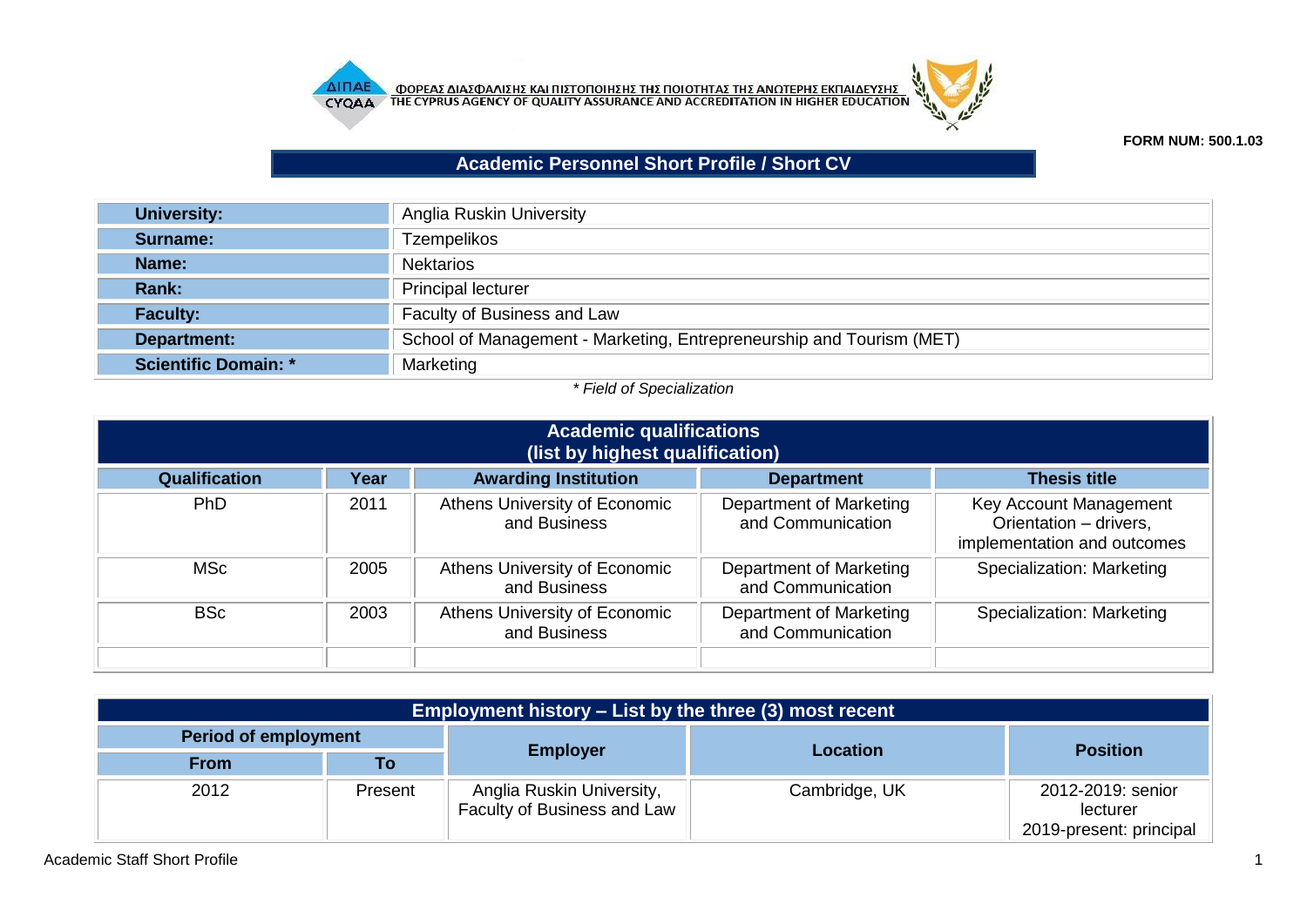|      |      |                                                                                                                 |                  | lecturer                         |
|------|------|-----------------------------------------------------------------------------------------------------------------|------------------|----------------------------------|
| 2011 | 2012 | University of Central Greece,<br>Department of Regional<br><b>Economic Development</b>                          | Livadeia, Greece | Adjunct Lecturer in<br>Marketing |
| 2011 | 2012 | Athens University of<br>Economics & Business, MSc<br>in Marketing and<br>Communication with new<br>technologies | Athens, Greece   | <b>Tutor of Marketing</b>        |

|                       | Key refereed journal papers, monographs, books, conference publications etc. List the five (5) more recent and other<br>five $(5)$ selected $-(max total 10)$ |                                                                                                                                                     |                                                                                                 |                                                                                 |                                        |                        |  |  |
|-----------------------|---------------------------------------------------------------------------------------------------------------------------------------------------------------|-----------------------------------------------------------------------------------------------------------------------------------------------------|-------------------------------------------------------------------------------------------------|---------------------------------------------------------------------------------|----------------------------------------|------------------------|--|--|
| Ref.<br><b>Number</b> | Year                                                                                                                                                          | <b>Title</b>                                                                                                                                        | <b>Other authors</b>                                                                            | <b>Journal and Publisher /</b><br><b>Conference</b>                             | Vol.                                   | <b>Pages</b>           |  |  |
| 1                     | 2019                                                                                                                                                          | Innovation in business-to-<br>business marketing                                                                                                    | Tzempelikos, N.,<br>Kooli, K., and<br>Lichtenthal, D.                                           | Journal of Business-to-<br>Business Marketing (2*ABS,<br>Impact Factor: 0.941). | published<br>online: 01<br>May<br>2019 | To be<br>annou<br>nced |  |  |
| $\overline{2}$        | 2019                                                                                                                                                          | What drives B-to-B marketers in<br>emerging countries to use social<br>media sites?                                                                 | Kooli, K.,<br>Tzempelikos, N.,<br>Foroudi, P., and<br>Mazahreh                                  | Journal of Business-to-<br>Business Marketing (2*ABS,<br>Impact Factor: 0.941). | published<br>online: 09<br>May<br>2019 | To be<br>annou<br>nced |  |  |
| 3                     | 2019                                                                                                                                                          | Top managers' role in key<br>account management                                                                                                     | Pereira, G.,<br>Tzempelikos, N.,<br>Trento, L., Trento, C.,<br>Borchardt, M., and<br>Viegas, C. | Journal of Business &<br>Industrial Marketing (2*ABS,<br>Impact Factor: 1.833)  | <b>Vol. 34</b><br>No. 5                | pp.977<br>$-993$       |  |  |
| $\overline{4}$        | 2018                                                                                                                                                          | Moderating effects of<br>environmental uncertainty on<br>behavioural intentions in<br>business markets - a study<br>across theoretical perspectives | Tzempelikos, N. and<br>Kooli, K.                                                                | Journal of Business &<br>Industrial Marketing (2*ABS,<br>Impact Factor: 1.833)  | <b>Vol. 33</b><br>No. 7                | pp.103<br>7-1051       |  |  |
| 5                     | 2018                                                                                                                                                          | Journal positioning meta-issues<br>as evolving contexts:                                                                                            | Lichtenthal, D.,<br>Tzempelikos, N., and                                                        | <b>Industrial Marketing</b><br>Management (3*ABS,                               | Vol. 69,<br>February                   | pp. 40-<br>52          |  |  |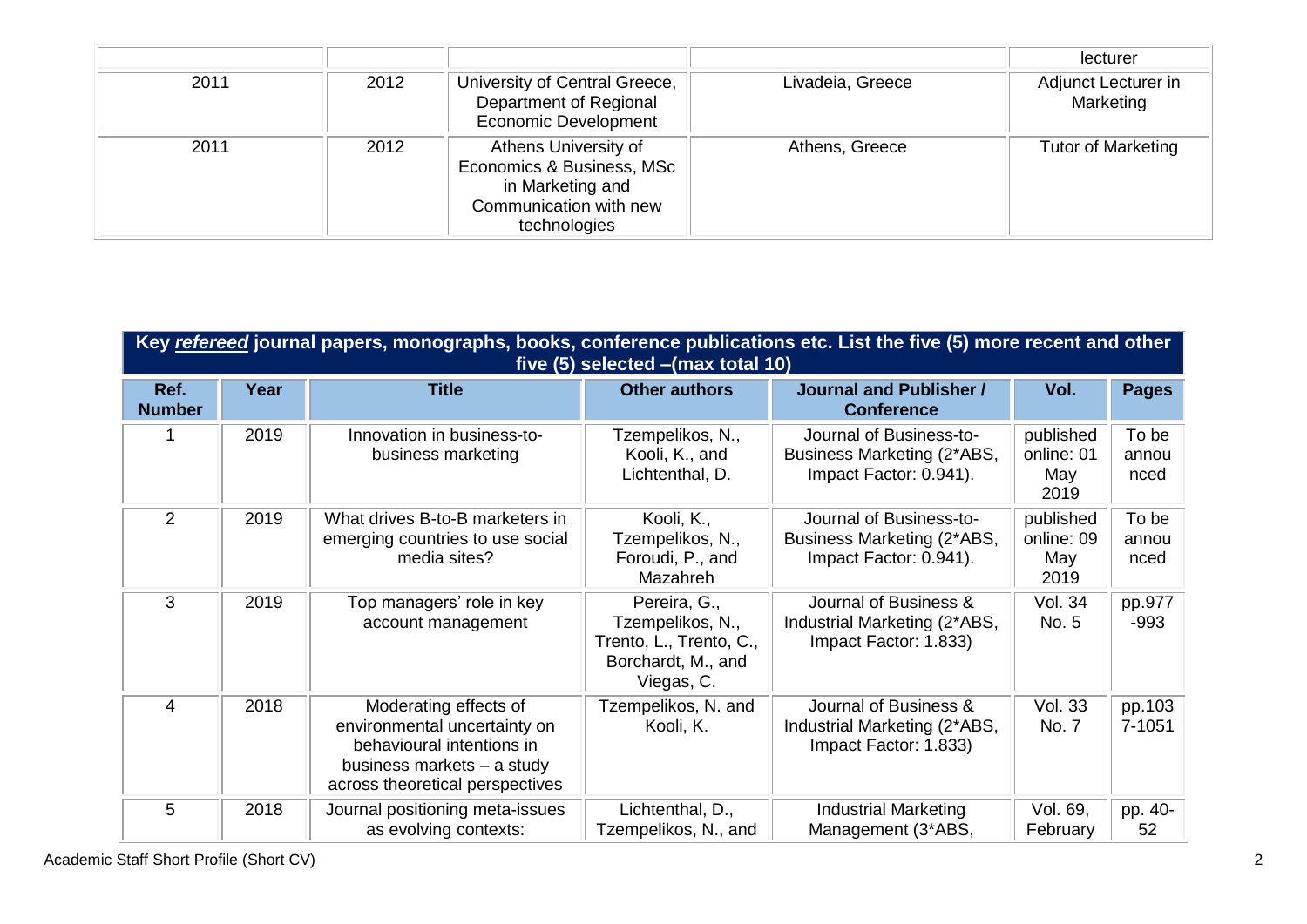|                |      | Organizational marketing at the<br>crossroads                                                                                                                                                  | Tellefsen, T.                                      | Impact Factor: 3.678).                                                         |                        |                       |
|----------------|------|------------------------------------------------------------------------------------------------------------------------------------------------------------------------------------------------|----------------------------------------------------|--------------------------------------------------------------------------------|------------------------|-----------------------|
| 6              | 2015 | Linking key account<br>management practices to<br>performance outcomes                                                                                                                         | Tzempelikos, N., and<br>Gounaris, S.               | <b>Industrial Marketing</b><br>Management (3*ABS,<br>Impact Factor: 3.678).    | Vol. 45,<br>February   | pp. 22-<br>34         |
| $\overline{7}$ | 2015 | Top management commitment<br>and involvement and their link to<br>key account management<br>effectiveness                                                                                      | Tzempelikos, N.                                    | Journal of Business &<br>Industrial Marketing (2*ABS,<br>Impact Factor: 1.833) | Vol. 30,<br>No. 1      | pp. 32-<br>44         |
| 8              | 2014 | <b>Relational Key Account</b><br>Management: Building Key<br><b>Account Management</b><br><b>Effectiveness through Structural</b><br>Reformations and Relationship<br><b>Management Skills</b> | Gounaris, S. and<br>Tzempelikos, N.                | <b>Industrial Marketing</b><br>Management (3*ABS,<br>Impact Factor: 3.678).    | Vol. 43,<br>No. 7      | pp.<br>1110-<br>1123  |
| 9              | 2014 | Improving relevance in B2B<br>research: Analysis and<br>recommendations                                                                                                                        | Brennan, R.,<br>Tzempelikos, N., and<br>Wilson, J. | Journal of Business &<br>Industrial Marketing (2*ABS,<br>Impact Factor: 1.833) | Vol. 29,<br>No. 7/8,   | pp.<br>$601 -$<br>609 |
| 10             | 2013 | Approaching Key Account<br>Management from a Long Term<br>Perspective                                                                                                                          | Tzempelikos, N. and<br>Gounaris, S.                | Journal of Strategic<br>Marketing (2*ABS)                                      | <b>Vol. 21</b><br>No.2 | pp.<br>179-<br>198    |
|                |      |                                                                                                                                                                                                |                                                    |                                                                                |                        |                       |

|                    | Exhibitions (where applicable). List the five (5) more recent and other five (5) selected.<br>(max total 10) |              |                              |           |                           |
|--------------------|--------------------------------------------------------------------------------------------------------------|--------------|------------------------------|-----------|---------------------------|
| <b>Ref. Number</b> | <b>Date</b>                                                                                                  | <b>Topic</b> | <b>International / Local</b> | Location* | <b>Role in Exhibition</b> |
|                    |                                                                                                              |              |                              |           |                           |
| ◠                  |                                                                                                              |              |                              |           |                           |
| 3                  |                                                                                                              |              |                              |           |                           |
| 4                  |                                                                                                              |              |                              |           |                           |
| 5                  |                                                                                                              |              |                              |           |                           |
| 6                  |                                                                                                              |              |                              |           |                           |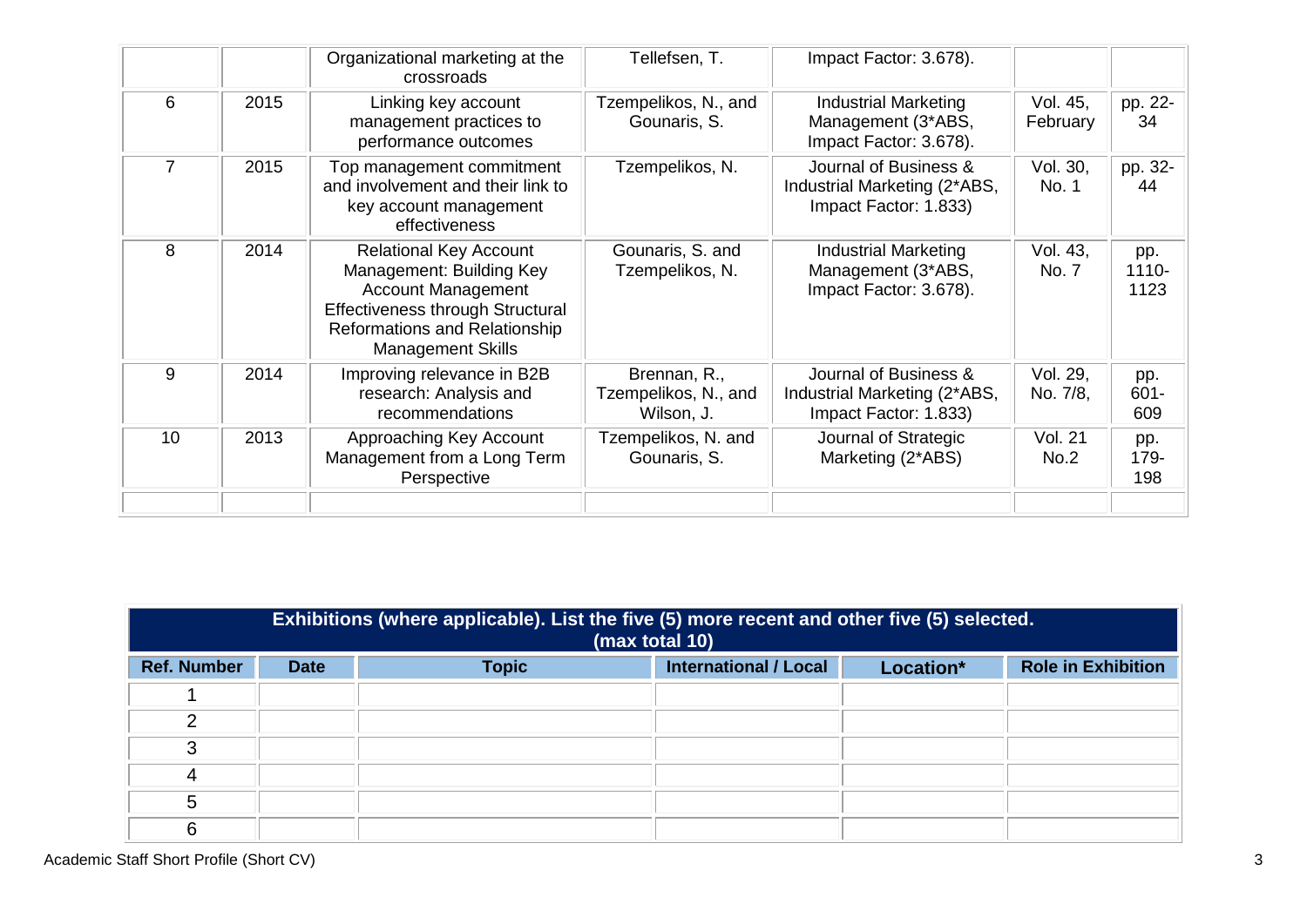\**Specify venue, geographic location etc*

|                       | Research Projects. List the five (5) more recent and other five (5) selected<br>(max total 10) |                                                                                                             |                                                                                        |                                                                                              |  |  |
|-----------------------|------------------------------------------------------------------------------------------------|-------------------------------------------------------------------------------------------------------------|----------------------------------------------------------------------------------------|----------------------------------------------------------------------------------------------|--|--|
| Ref.<br><b>Number</b> | <b>Date</b>                                                                                    | <b>Title</b>                                                                                                | <b>Funded by</b>                                                                       | <b>Project Role*</b>                                                                         |  |  |
| 1                     | 2016                                                                                           | <b>Silver Economy Accelerating Strategies 2</b><br>Grow project.                                            | The Project is<br>part-financed by<br>the European<br>Regional<br>Development<br>Fund. | Co-investigator with focus on<br>quantitative data analysis and<br>marketing research        |  |  |
| 2                     | 2009                                                                                           | Study of the integration of 2nd wave of<br>immigrants in the work labor                                     | <b>Hellenic Migration</b><br><b>Policy Institute</b><br>(IMEPO)                        | Co-investigator with focus on<br>data analysis and production<br>of reports                  |  |  |
| 3                     | 2007                                                                                           | Study of the level of information technology<br>(IT) skills adoption on the public sector<br>(eGovernment). | Observatory for<br>the Greek<br>Information<br>Society                                 | Co-investigator with focus on<br>data analysis and production<br>of reports                  |  |  |
| $\overline{4}$        | 2006                                                                                           | Study of the distribution intermediates'<br>buying behavior on the bottled water<br>industry.               | Gergeris, S.A.                                                                         | Co-investigator with focus on<br>data collection, data analysis<br>and production of reports |  |  |
| 5                     | 2006                                                                                           | Study of consumer's behavior on natural-<br>based cosmetics                                                 | Apivita                                                                                | Co-investigator with focus on<br>data collection, data analysis<br>and production of reports |  |  |
| 6                     | 2005                                                                                           | Study of employee's satisfaction with the<br>organization's educational programs                            | <b>Public Power</b><br>Corporation S.A.<br>(DEI)                                       | Co-investigator with focus on<br>data collection, data analysis<br>and production of reports |  |  |
| $\overline{7}$        | 2005                                                                                           | Study of the doctors' buying behavior on<br>children's medicines                                            | Abbott                                                                                 | Co-investigator with focus on<br>data analysis and production<br>of reports                  |  |  |
| 8                     | 2005-2007                                                                                      | Longitudinal customers' satisfaction survey                                                                 | Yamaha Motors                                                                          | Co-investigator with focus on                                                                |  |  |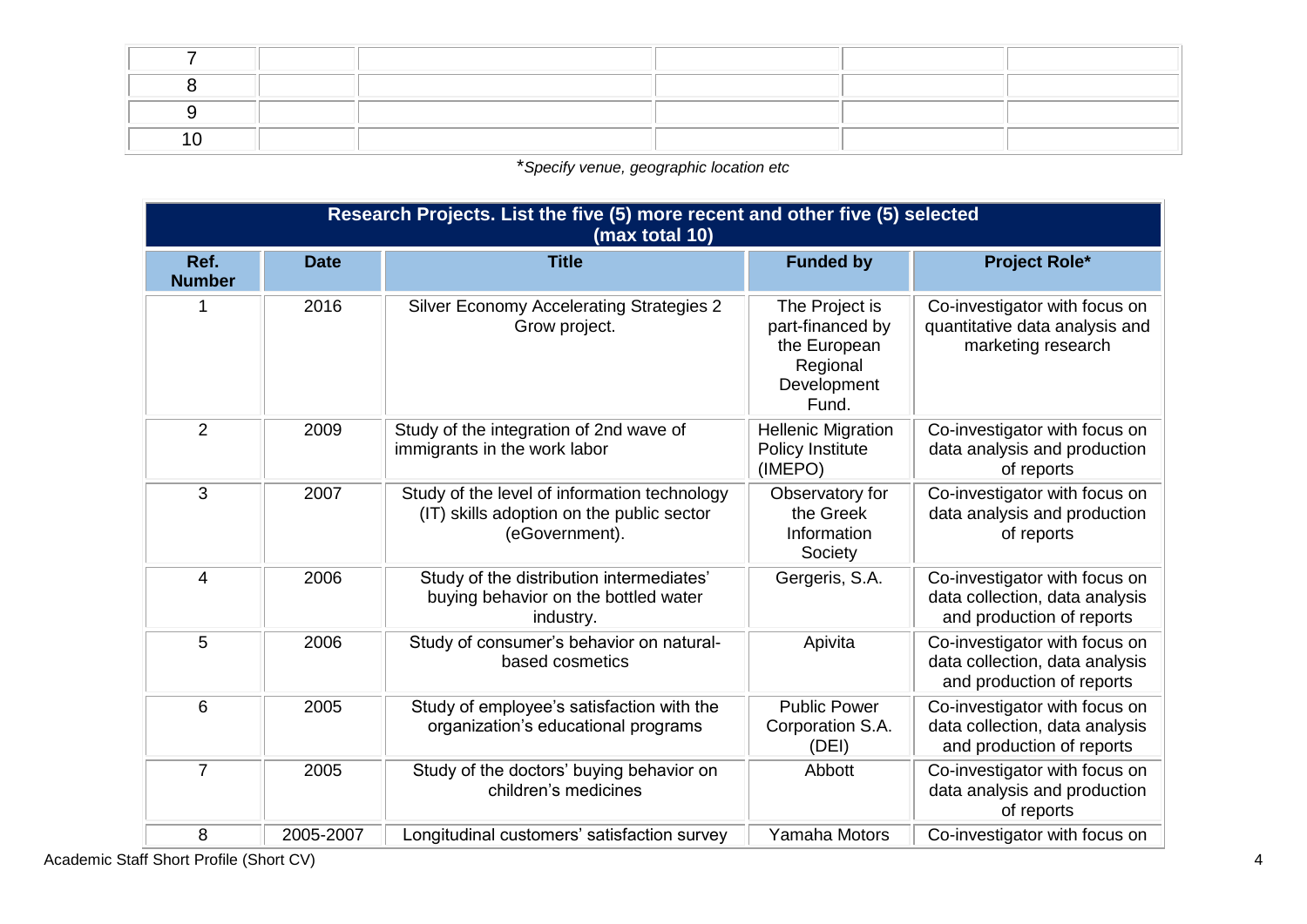|    | for motorbikes | 5.A. | data collection, data analysis<br>and production of reports |
|----|----------------|------|-------------------------------------------------------------|
|    |                |      |                                                             |
| 10 |                |      |                                                             |

*\*Project Role: i.e. Scientific/Project Coordinator, Research Team Member, Researcher, Assistant Researcher, other*

|                       | Consulting Services and/or Participation in Councils / Boards/ Editorial Committees.<br>List the five (5) more recent |                                      |                                                                                                                 |                                                   |  |  |
|-----------------------|-----------------------------------------------------------------------------------------------------------------------|--------------------------------------|-----------------------------------------------------------------------------------------------------------------|---------------------------------------------------|--|--|
| Ref.<br><b>Number</b> | <b>Period</b>                                                                                                         | <b>Organization</b>                  | <b>Title of Position or Service</b>                                                                             | <b>Key Activities</b>                             |  |  |
|                       | 2018                                                                                                                  | Dermatonics                          | Position: principal investigator<br>Project: Innovation Bridge project - European<br>Regional Development Fund. | Market analysis, development of<br>marketing plan |  |  |
| $\mathcal{P}$         | 2018                                                                                                                  | Honestley                            | Position: principal investigator<br>Project: Innovation Bridge project - European<br>Regional Development Fund. | Market analysis, development of<br>marketing plan |  |  |
| 3                     | 2018                                                                                                                  | VirtualDesignCloud                   | Position: principal investigator<br>Project: Innovation Bridge project - European<br>Regional Development Fund. | Market analysis, development of<br>marketing plan |  |  |
| 4                     | 2017                                                                                                                  | <b>Teleostec</b>                     | Position: principal investigator<br>Project: Innovation Bridge project - European<br>Regional Development Fund. | Market analysis, development of<br>marketing plan |  |  |
| 5                     | 2017                                                                                                                  | <b>Applied Business</b><br>Computers | Position: principal investigator<br>Project: Innovation Bridge project - European<br>Regional Development Fund. | Market analysis, development of<br>marketing plan |  |  |

| Awards / International Recognition (where applicable). List the five (5) more recent and other five (5) selected.<br>(max total 10) |             |              |                    |  |
|-------------------------------------------------------------------------------------------------------------------------------------|-------------|--------------|--------------------|--|
| Ref.<br><b>Number</b>                                                                                                               | <b>Date</b> | <b>Title</b> | <b>Awarded by:</b> |  |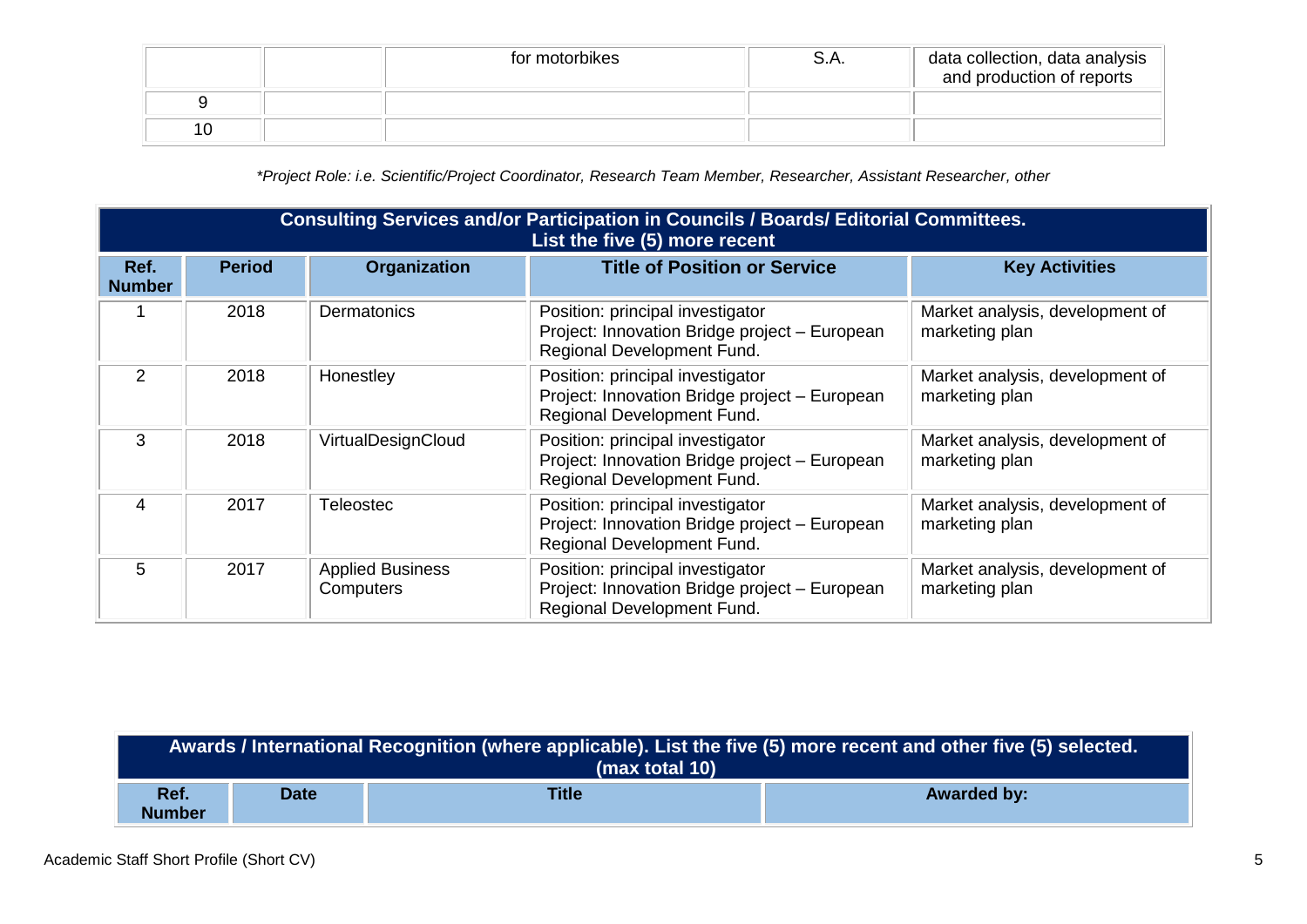|                | 2017 | Awarded the outstanding reviewer status from<br>the Journal of Business & Industrial Marketing<br>(2*ABS, Impact Factor: 1.833), | Journal of Business & Industrial Marketing, Emerald<br>publications |
|----------------|------|----------------------------------------------------------------------------------------------------------------------------------|---------------------------------------------------------------------|
| $\overline{2}$ | 2016 | Awarded the outstanding reviewer status from<br>the Industrial Marketing Management (3*ABS,<br>Impact Factor: 3.678)             | Industrial Marketing Management, Elsevier<br>publications           |
| 3              | 2015 | Awarded Senior Fellowship of the Higher<br>Education Academy (Ref: PR083630)                                                     | Higher Education Academy, UK                                        |
| 4              | 2013 | Learning and Teaching (Higher Education)<br>Postgraduate Certificate (PGCE)                                                      | Anglia Ruskin University, UK                                        |
| 5              | 2013 | Winner of Research Excellence Award - Early<br>career researcher scheme (RDCS)                                                   | Anglia Ruskin University, UK                                        |
| 6              | 2012 | Winner of IIMP seed corn funding                                                                                                 | Anglia Ruskin University, UK                                        |
|                |      |                                                                                                                                  |                                                                     |
| 8              |      |                                                                                                                                  |                                                                     |
| 9              |      |                                                                                                                                  |                                                                     |
| 10             |      |                                                                                                                                  |                                                                     |

| Other Achievements. List the five (5) more recent and other five (5) selected.<br>(max total 10) |             |                                   |                                                                                                                                                                                                                                                                                                                                                           |  |  |  |
|--------------------------------------------------------------------------------------------------|-------------|-----------------------------------|-----------------------------------------------------------------------------------------------------------------------------------------------------------------------------------------------------------------------------------------------------------------------------------------------------------------------------------------------------------|--|--|--|
| Ref.<br><b>Number</b>                                                                            | <b>Date</b> | <b>Title</b>                      | <b>Key Activities:</b>                                                                                                                                                                                                                                                                                                                                    |  |  |  |
|                                                                                                  | 2014 - 2019 | Editorship                        | Guest co-editor at:<br>Journal of Business to Business Marketing (2*ABS, Impact Factor:<br>0.941) - Special Issue on Innovation in Business to Business<br>Marketing (in-print).<br>Industrial Marketing Management (3*ABS, impact factor: 3.678) -<br>Special Issue on Relational Key Account Management (Vol. 43 No.<br>7, pp. 1109-1268, October 2014) |  |  |  |
| $\overline{2}$                                                                                   | 2015 - 2019 | <b>Editorial Board Membership</b> | Editorial Board Member at:<br>Industrial Marketing Management (3*ABS, impact factor: 3.678),<br>$2015$ - present<br>Journal of Business to Business Marketing (2*ABS, impact factor:<br>$0.941$ , 2015 – present<br>Journal of Business and Industrial Marketing (2*ABS, impact factor:                                                                   |  |  |  |